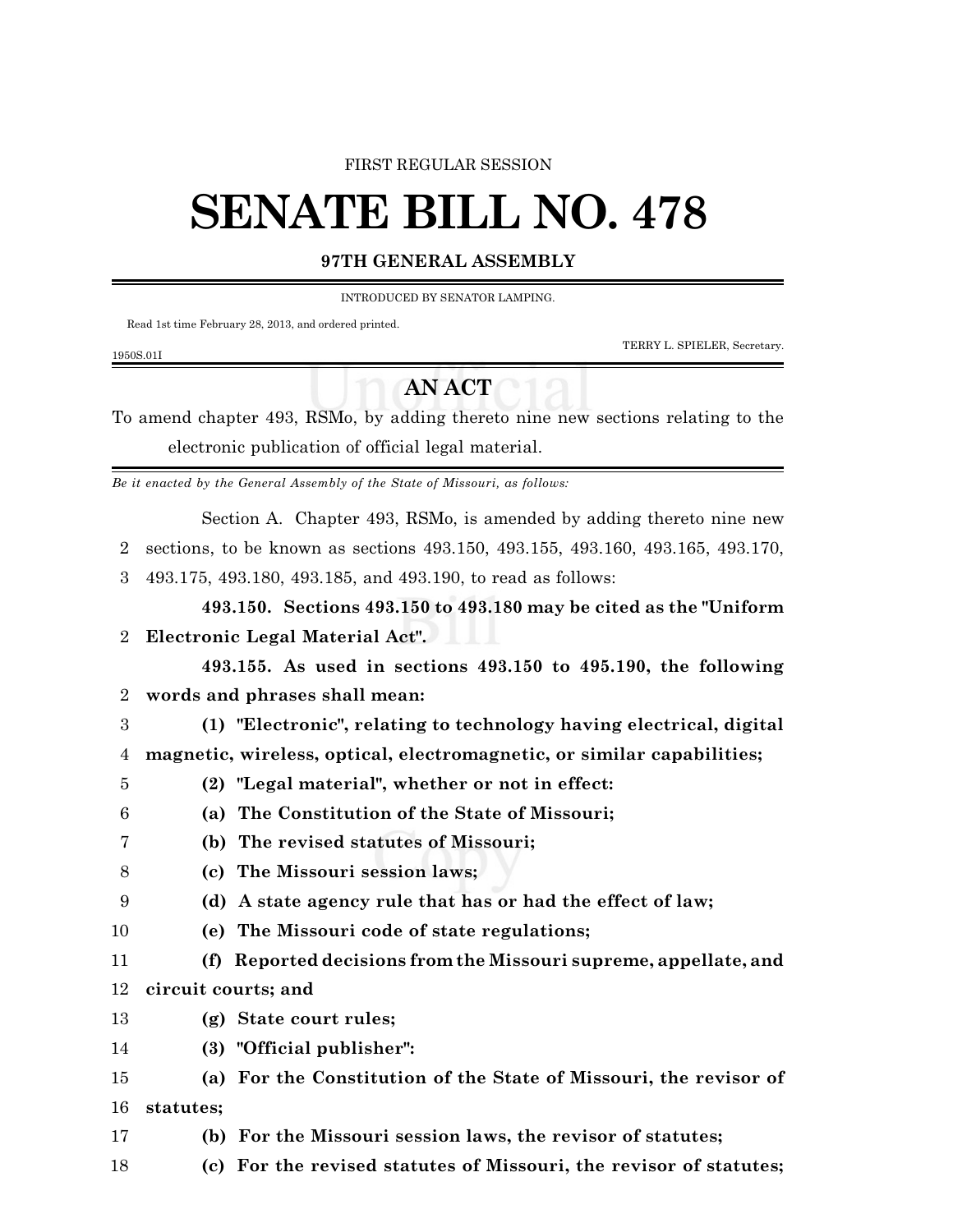**(d) For a rule published in the Missouri code of state regulations, the secretary of state;**

 **(e) For a rule not published in the Missouri code of state regulations, the state agency adopting the rule;**

 **(4) "Publish", to display, present, or release to the public, or cause to be displayed, presented, or released to the public, by the official publisher;**

 **(5) "Record", information that is inscribed on a tangible medium or that is stored in an electronic or other medium and is retrievable in perceivable form;**

 **(6) "State", a state of the United States, the District of Columbia, Puerto Rico, the United States Virgin Islands, or any territory or insular possession subject to the jurisdiction of the United States.**

**493.160. Sections 493.150 to 493.190 shall apply to all legal material in an electronic record that is designated as official under section 493.155 and first published electronically on or after August 28, 2013.**

**493.165. 1. If an official publisher publishes legal material only in an electronic record, the publisher shall:**

**(1) Designate the electronic record as official; and**

**(2) Comply with sections 493.170, 493.180, and 493.185.**

 **2. An official publisher that publishes legal material in an electronic record and also publishes the material in a record other than electronic record may designate the electronic record as official if the publisher complies with sections 493.170, 493.180, and 493.185.**

**493.170. An official publisher of legal material in an electronic record that is designated as official under section 493.165 shall authenticate the record. To authenticate an electronic record, the publisher shall provide a method for a user to determine that the record received by the user from the publisher is unaltered from the official record published by the publisher.**

**493.175. 1. Legal material in an electronic record that is authenticated under section 493.170 is presumed to be an accurate copy of the legal material.**

 **2. If another state has adopted a law substantially similar to sections 493.150 to 493.190, legal material in an electronic record that is designated as official and authenticated by the official publisher in**